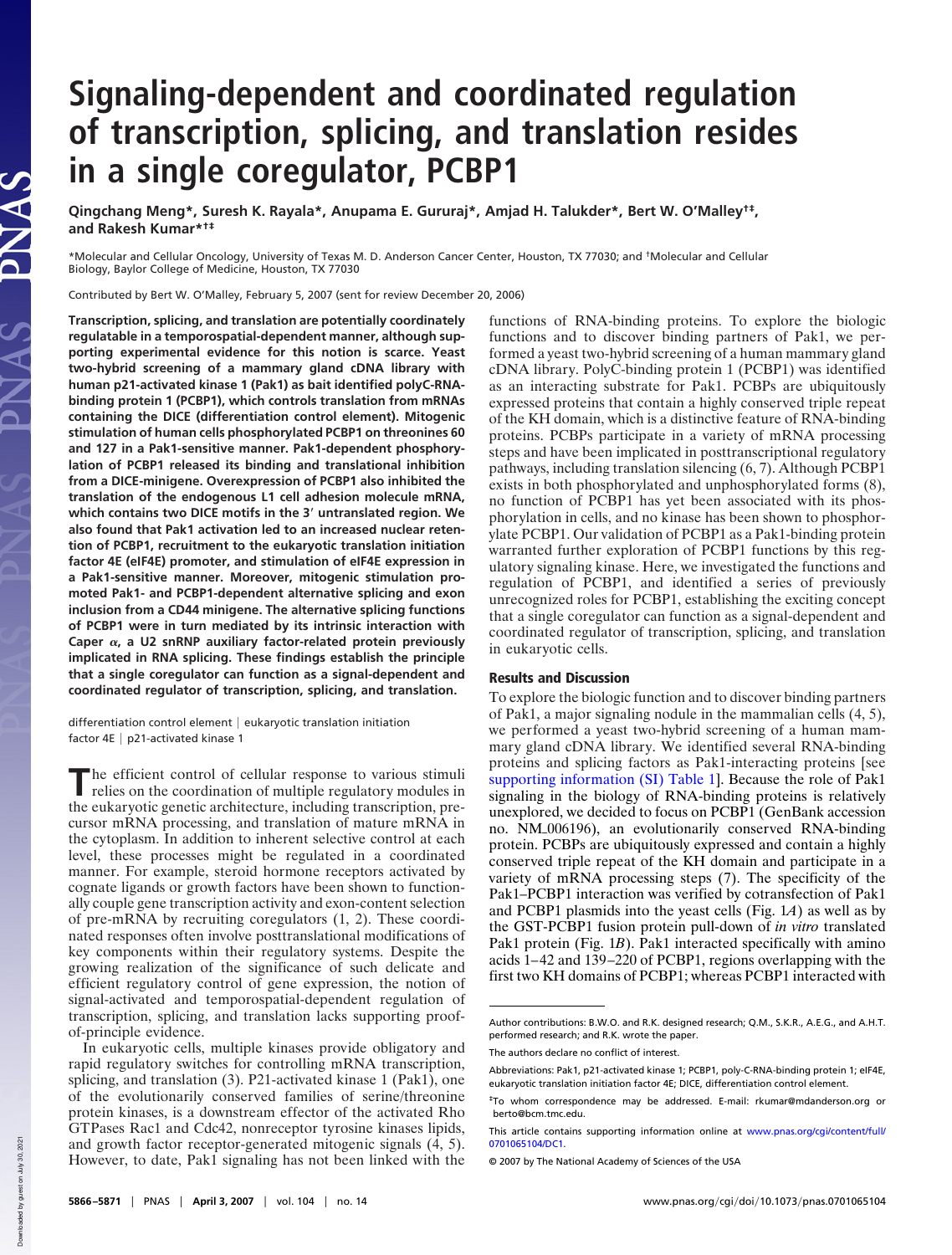

**Fig. 1.** Mitogen-mediated phosphorylation of PCBP1 by Pak1. (*A*) Yeast two-hybrid identification of PCBP1 as Pak1-interacting partner. Yeast cells were cotransfected with a control GAD vector or GAD-PCBP1 along with a GBD vector, GBD-Pak1 constructs. Growth was recorded after 72 h on selection plates lacking leucine and tryptophan (-LT) or adenosine, histidine, leucine, and tryptophan (-AHLT). (*B*) *In vitro* GST-pull down for binding of Pak1 and GST-PCBP1. (C) *In vivo* interaction of T7-PCBP1 with Pak1 in HeLa cells. EGF, 100 ng/ml for 15 min. (*D*) Endogenous interaction between PCBP1 and Pak1 in HeLa cells. (*E*) Mitogenes phosphorylate PCBP1 in HeLa cells. Cell lysates were immunoprecipitated (IP) with goat PCBP1 Ab after [32P]orthophosphoric acid labeling and 10-min treatment with mitogens and blotted or autoradiographed as indicated. (F) HeLa cells were transfected with Pak1 or control siRNA, labeled with [<sup>32</sup>P]orthophosphoric acid, and treated with or without EGF. (*G*) *In vitro* phosphorylation of GST-PCBP1 by Pak1. (*H*) Pak1 phosphorylation of GST-PCBP1 mutant proteins. The two bottom images show the status of GST proteins by Ponceau staining. (*I*) Generation of MCF-7 pooled clones expressing T7-PCBP1-WT or T7-PCBP1-Mut. (*Upper*) Clones were metabolically labeled with [32P]orthophosphoric acid, and T7-PCBP1 was IP, and autoradiographed. (*Lower*) Western blotting of the above blot with an anti-T7 mAb to show equal IP of T7-tagged proteins. IB, immunoblotting.

amino acids 52–75 and 203–270 of Pak1, which contain the PBD and catalytic domains of Pak1 (SI Fig. 6). *In vivo* association of these two proteins was observed after growth factor stimulation of HeLa cells by coimmunoprecipitation of transient transfected T7-tagged PCBP1 with the endogenous Pak1 (Fig. 1*C*) and of endogenous Pak1 and PCBP1 (Fig. 1*D*). These results indicate that mitogen signal is sufficient to engage an *in vivo* association of Pak1 and PCBP1.

We next determined whether PCBP1 is phosphorylated by mitogenic signals that activate the Pak1 kinase. We found that human EGF as well as serum stimulated the phosphorylation of the endogenous PCBP1 in HeLa cells (Fig. 1*E*). Moreover, transfection of Pak1-siRNA abolished EGF-mediated PCBP1 phosphorylation (Fig. 1*F*), suggesting a mediatory role of Pak1 signaling in growth factor-mediated phosphorylation of PCBP1. We next tested whether Pak1 can directly phosphorylate PCBP1. Pak1 enzyme efficiently phosphorylated GST-PCBP1 *in vitro* (Fig. 1*G*). Pak1 phosphorylation of various PCBP1 deletion constructs narrowed Pak1 phosphorylation sites to the Nterminal 1–91 and 91–139 aa fragments of PCBP1 (SI Fig. 7). Sequence analysis of the N-terminal PCBP1 revealed Thr 60 and 127 as potential Pak1 phosphorylation sites. We next substituted these threonines with alanine either individually or together. There was a substantial reduction in the single phosphorylation mutant of PCBP1 (PCBP1-T60A) (Fig. 1*H*). Pak1 failed to phosphorylate the double mutant PCBP1-T60A-T127A (PCBP1-Mut), thereby confirming that Pak1 phosphorylates PCBP1 on Thr-60 and Thr-127 (Fig. 1*H*). To show that Pak1 is also the enzyme responsible for Thr-60 and Thr-127 phosphorylation of PCBP1 *in vivo*, we next generated pooled MCF-7 clones stably expressing T7-PCBP1 or T7-PCBP1-T60A-T127A (PCBP1-Mut) (Fig. 1*I*). Labeling of these clones with [<sup>32</sup>P]orthophosphoric acid showed a substantial reduction of phosphorylation of PCBP1 in T7-PCBP1-Mut exponentially growing clones (Fig. 1*I*). These findings suggested that PCBP1 is a physiologic substrate of Pak1.

## PCBP1 Phosphorylation Releases Its Translational Inhibition Activity

on L1CAM. Because PCBP1 binds to the DICE-containing RNA sequence (9), we examined the influence of Pak1 phosphorylation of PCBP1 on the binding affinity of PCBP1 to the DICE sequences from rabbit 15-lipoxygenase (LOX) mRNA, 4R-DICE (9), by EMSA. Purified PCBP1 was bound to 4R-DICE, and PCBP1 phosphorylation by Pak1 enzyme abolished this association (Fig. 2*A*, lanes 3 and 9). In contrast, there was no change in the binding affinity of PCBP1 with mutant Pak1 phosphorylation sites to the 4R-DICE sequence (Fig. 2*A*, lanes 4, 5, 10, and 11). The PCBP1 binding to the 4R-DICE sequence was supershifted by an anti-PCBP1 antibody (Fig. 2*A*, lane 12). Thus, PCBP1 phosphorylation regulates its binding affinity to the DICE sequence.

To study the biologic consequences of PCBP1 phosphorylation by Pak1, we examined the effects of Pak1 and of WT-PCBP1 or its double-phosphorylation mutant on mRNA translation by using a previously characterized luciferase reporter luc-2R that contains two copies of rabbit LOX-DICE sequences in the 3 UTR of the luciferase cDNA (10) (Fig. 2*B*). We found that transient expression of PCBP1 in MDA-435 cells inhibited the translation of reporter luciferase mRNA (Fig. 2*B*, lanes 1 and 3). However, EGF treatment of PCBP1-transfected cells was accompanied by an enhancement of luciferase mRNA translation (Fig. 2*B*, lanes 3 and 4). The translation-inhibitory effect of mutant PCBP1 by growth factor was modestly derepressed compared with that of cells transfected with WT-PCBP1 (Fig. 2*B*, lanes 4 and 6). Because mutant PCBP1 interacted with the DICE-RNA sequence (Fig. 2*A*), the mutant PCBP1 also repressed the translation of reporter luciferase mRNA (Fig. 2*B*, lanes 5 and 6). Cotransfection of Pak1, but not kinase-dead Pak1 (DN-Pak1), also released the inhibitory translation effect of

Down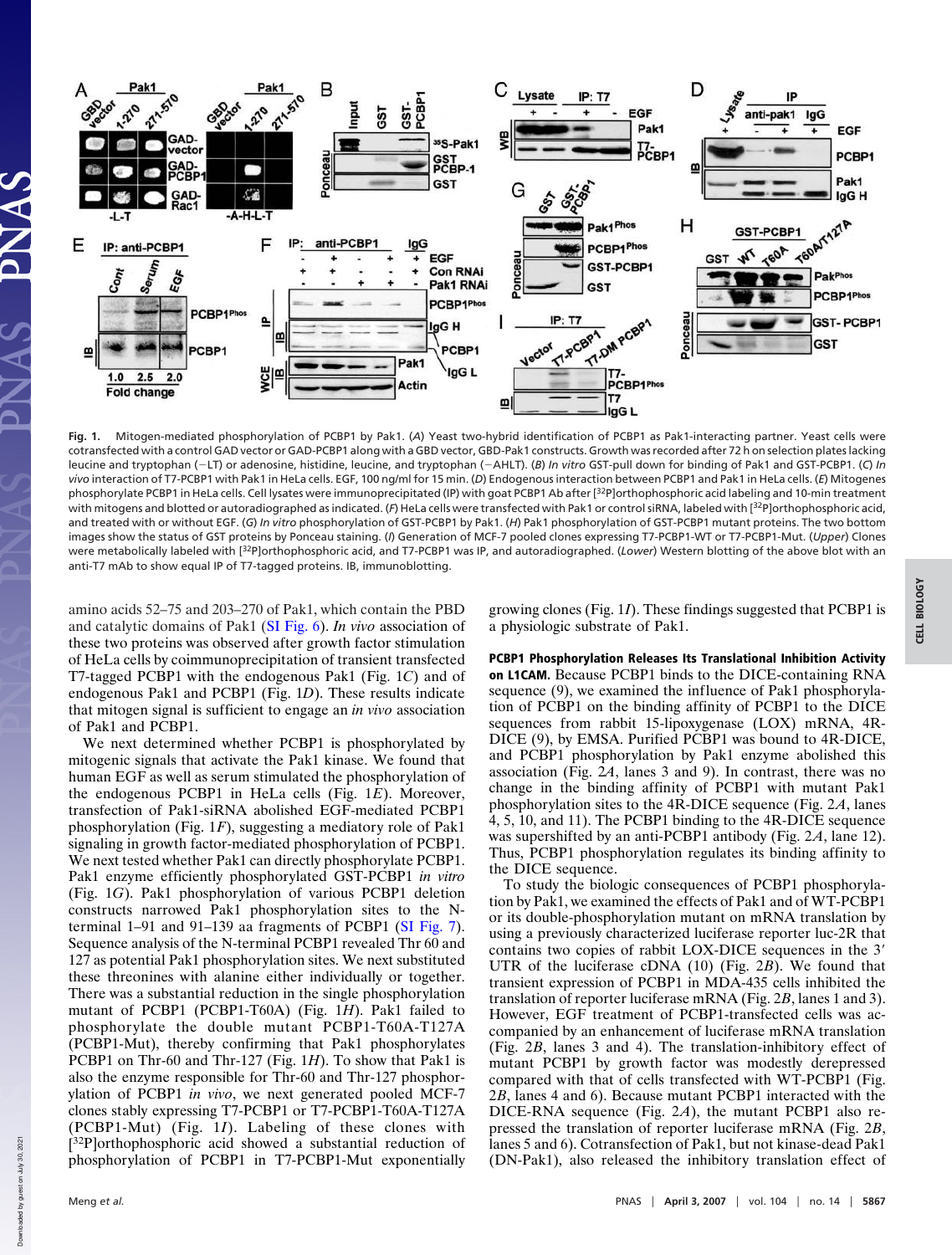

**Fig. 2.** Phosphorylation of PCBP1 by Pak1 relieves translational repression on DICE-containing RNA. (*A*) EMSA using labeled RNA 4R-DICE with PCBP1-WT and PCBP1-T60A and PCBP1-T60AT127A that were phosphorylated by Pak1 enzyme. **\***, Shifted band of 4R-DICE by PCBP1; SS, super shift with anti-PCBP1 Ab. (*B*) MDA-435 cells were transfected with Luc-2R luc reporter and with indicated plasmids. (*C*) Expression of L1CAM mRNA and protein in MCF-7 clones expressing empty vector or T7-PCBP1. (*D*) MCF-7 clones expressing pcDNA or T7-PCBP1 were serum stimulated for 12 h. (*E*) Expression of L1CAM protein in MCF-7/DA-Pak1 cells treated with or without doxycycline for 24 h. (*F*) Membrane with GST, GST-PCBP1, and Pak1 phosphorylated GST, GST-PCBP1, were probed with <sup>32</sup>P-DICE of human L1CAM *in vitro* transcripts (*SI Methods*).

PCBP1 (Fig. 2*B*, lanes 7–12). As expected from the above results, inclusion of Pak1 stimulated the basal reporter activity (compare lanes 11 and 12 with lanes 1 and 2). These findings revealed a role for the Pak1-PCBP1 pathway in modulating the DICE sequencemediated translation.

We next examined the involvement of the Pak1–PCBP1 interaction in regulating the translation status of a natural DICE sequence-containing gene, *LICAM*, which has been predicted to contain DICE sequences  $(11)$  in its 3' UTR (SI Fig. 8). Although there were no differences in the *L1CAM* transcripts of the clones expressing the WT or Mut PCBP1, the L1CAM protein level was reduced in MCF-7/PCBP1 cells as compared with MCF-7/ pcDNA cells (Fig. 2*C*). The mitogenic stimulation of cells modestly induced the level of L1CAM protein MCF-7/pcDNA clone (1.4-fold over unstimulated), whereas the amount of LICAM protein was 6.6-fold increased in MCF-7/PCBP1 cells compared with basal level (Fig. 2*D*). Furthermore, expression of HA-tagged catalytically active Pak1 under an inducible Tet-on promoter in MCF-7/DA-Pak1 cells (12) resulted in an increased level of L1CAM expression as compared with DA-Pak1 cells without induction of Pak1 expression (Fig. 2*E*). To demonstrate that the inhibitory effect of PCBP1 on L1CAM translation was mediated by means of its DICE sequence, we cloned the natural 2× DICE sequence from the 3' UTR region of human *L1CAM* (39 bp, from residues 3822 to 3860 of L1CAM, accession No. M77640) into pBluescript KS+. The DICE sequence was *in vitro* transcribed and radiolabeled and tested for its binding affinity to PCBP1 by a Northwestern assay (*SI Methods*). PCBP1 binds to

L1CAM DICE, and preactivation of PCBP1 by Pak1 enzyme significantly reduced its association with the L1CAM DICE (Fig. 2*F*). These findings indicate that activation of Pak1, a kinase important in cellular signaling (4), could modulate expression level of L1CAM, an adhesion molecule that plays important roles in cell migration (13). These results suggest an essential role of Pak1-PCBP1 signaling in regulating the translation of endogenous L1CAM RNA, a DICE sequence containing PCBP1 target.

Pak1 Signaling Is Required for PCBP1 Localization in the Nucleus. Because PCBP1 contains nuclear localization signals (14), and because it has been shown to function as a transcription factor for mouse  $m\mu$ -opioid receptor gene (15), we hypothesized that Pak1 signaling might be important for PCBP1's nuclear localization and, consequently, its putative nuclear functions. We found that transiently expressed T7-PCBP1 was localized in both the cytoplasmic and nuclear compartments, whereas T7-PCBP1- Mut was predominantly localized in the cytoplasm (SI Fig. 9*A*). Because some of the mut-PCBP1 appears to be in the nucleus, it is possible that there could be more potential *in vivo* phosphorylation sites in PCBP1 other than T60 and T127 that are Pak1-sensitive. Transfection of Pak1-siRNA in HeLa cells resulted in an increased cytoplasmic PCBP1 (SI Fig. 9*B*), suggesting a role for Pak1 phosphorylation in PCBP1 nuclear localization. Biochemical fractionation of MCF-7 clones stably expressing either T7-PCBP1 or T7-PCBP1-Mut confirmed an increased accumulation of T7-PCBP1 in the nucleus as com-

Down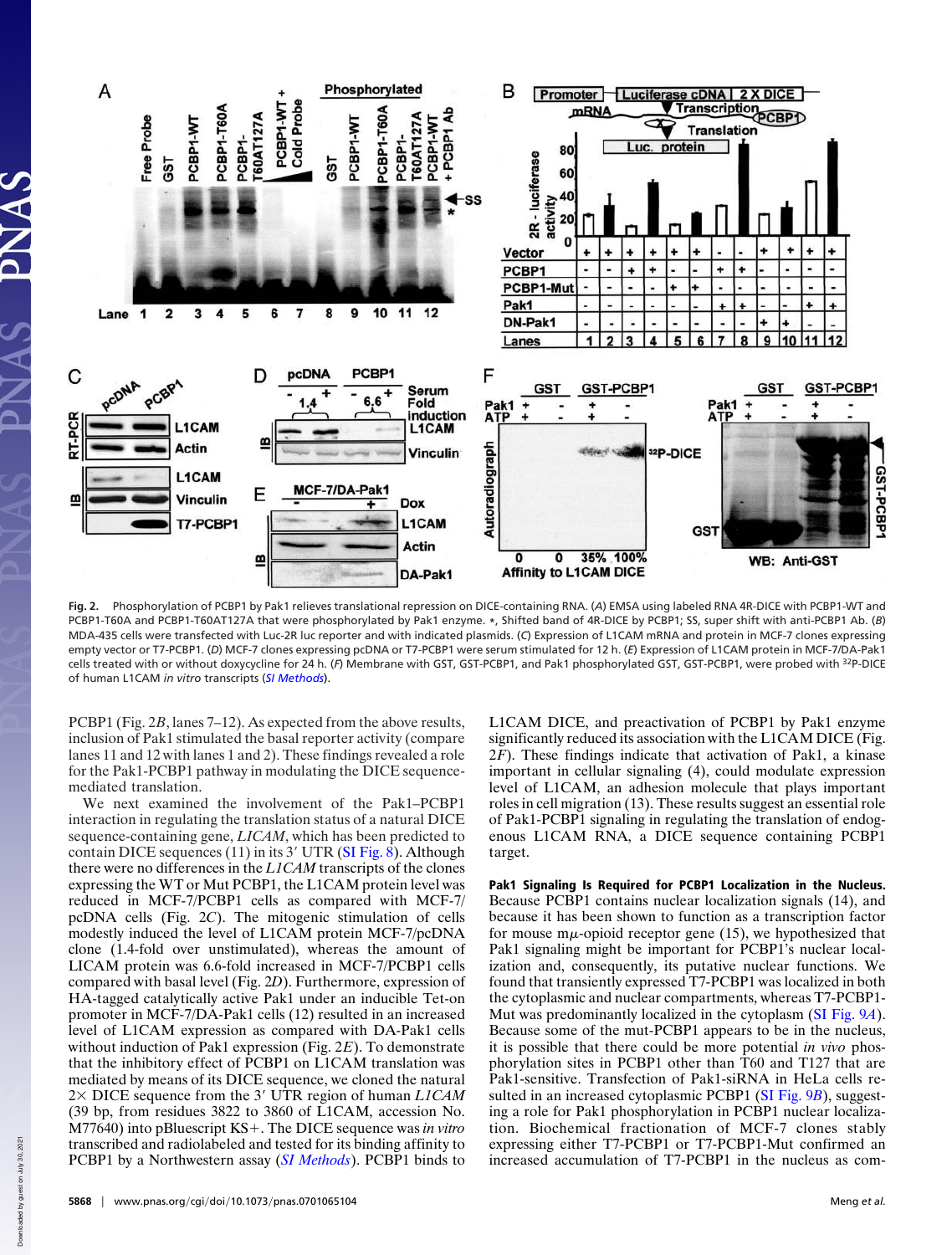

**Fig. 3.** PCBP1 phosphorylation controls its nuclear localization and eIF4E transactivation. (*A*) Nuclear and cytoplasmic extracts from MCF-7 clones expressing pcDNA or T7-PCBP1 were blotted with indicated antibodies. (*B*) Induction of DA-Pak1 in MCF-7 cells up-regulates eIF4E mRNA (*Left*), and Pak1siRNA downregulates eIF4E mRNA in MCF-7 cells (*Right*). (*C*) eIF4E mRNA in MCF-7 cells stably expressing PCBP1 or PCBP1-Mut. (*D*) Levels of eIF4E mRNA in HeLa cells transfected with PCBP1 siRNA for 3 d. (*E*) HeLa cells were treated with serum or EGF for 45 min, and ChIP analysis was performed on an eIF4E promoter fragment (678 – 873 bp, GenBank accession no. NM-001968). (*F*) MCF-7 cells expressing T7-PCBP1 or T7-PCBP1-Mut were treated with EGF and were subjected to ChIP on eIF4E promoter. (*G*) HeLa cells treated with con- or PCBP1-siRNA, transfected with eIF4E core promoter p543-Luc, and stimulated with EGF for 12 h before the luc assay. (*H*) MCF-7/PCBP1 clones were transfected with p543-Luc and stimulated with EGF.

pared with the nuclear level of T7-PCBP1-Mut (Fig. 3*A*), thus revealing a role of Pak1 signaling in compartmental retention of PCBP1 to the nucleus.

PCBP1 Is a Transcriptional Activator of eIF4E. Because PCBP1 acts as a transcription activator in the neuronal system (15), we explored the effect of PCBP1 on the transcription of specific genes. While our study was in progress, Lynch *et al.* (16) demonstrated that hnRNP K, another PCBP family member, specifically binds to and transactivates the basal element of the TATA-less proximal promoter of eIF4E. To test whether the Pak1-PCBP1 pathway participates in the regulation of *eIF4E* transcription, we evaluated the effect of modifying Pak1 status on *eIF4E* transcription. Expression of catalytically active Pak1 resulted in an increased the level of *eIF4E* mRNA; conversely, depletion of endogenous Pak1 expression by siRNA in MCF-7 cells led to reduced levels of *eIF4E* mRNA (Fig. 3*B*). Importantly, MCF-7 cells stably expressing T7-PCBP1, but not T7- PCBP1-Mut, exhibited an increased level of *eIF4E* mRNA (Fig. 3*C*). In contrast, ablation of PCBP1 by siRNA decreased the level of *eIF4E* mRNA in HeLa cells (Fig. 3*D*).

To understand the mechanism of PCBP1-mediated transactivation of *eIF4E*, we carried out ChIP analysis in HeLa cells. We found an increased recruitment of PCBP1 to the *eIF4E* promoter region that contains eIF4E basal element (4EBE), in cells stimulated with serum or EGF (Fig. 3*E*). The necessity of Pak1 phosphorylation of PCBP1 in growth factor-activated targeting of PCBP1 to the *eIF4E* promoter was demonstrated by the inability of EGF to further stimulate PCBP1-Mut recruitment to the *eIF4E* promoter over detectable basal levels (Fig. 3*F*). To demonstrate the inherent role of PCBP1 in stimulating the transcription of eIF4E, we found that PCBP1 siRNA reduces promoter activity measured by an *eIF4E* promoter luciferase plasmid containing 4EBE sequence (Fig. 3*G*). Also, transfection of WT-PCBP1, but not Mut-PCBP1, in MCF-7 cells led to a reproducible increase in *eIF4E* promoter activity (Fig. 3*H*). These findings suggested that PCBP1 and its phosphorylation by growth factors play a regulatory role in *eIF4E* transcription in growth factor-stimulated cells.

Pak1-PCBP1 Signaling Nodule Regulates mRNA Splicing. Because Pak1-interacting proteins identified in the yeast two-hybrid screening also included several splicing factors (SI Table 1), we hypothesized that Pak1 signaling and the downstream substrate PCBP1 also could affect pre-mRNA splicing. In examining this hypothesis, we showed that most of the nuclear PCBP1 in HeLa cells colocalized with the sc-35 splicing factor in the nucleus (SI Fig. 10), thus, highlighting the possibility of a role for PCBP1 in pre-mRNA splicing. Next, we determined whether Pak1 or its upstream stimulators (such as serum or EGF) are involved in pre-mRNA splicing by using the luciferase-based splice reporter system (17) pETCatEBLucv5, which, upon transient expression, can generate two possible mature mRNAs depending on inclusion of the CD44 v5 exon in the reporter gene mRNA during posttranscriptional splicing. HeLa cells transfected with pET-CatEBLucv5 were stimulated with growth factors, and luciferase activity was measured. The splicing activity on CD44 v5 exon in pETCatEBLucv5 was enhanced on EGF stimulation (Fig. 4*A*). Up-regulation of luciferase fusion gene mRNA because of enhanced specific splicing of CD44 v5 exon was shown by RT-PCR (Fig. 4*A Inset*). We found that Pak1 promoted splicing activity on the pETCatEBLucv5 minigene in a dose-responsive manner (Fig. 4*B*); kinase-dead mutant Pak1-K299R failed to stimulate minigene splicing activity; however, kinase-active Pak1-T423E promoted minigene splicing activity (Fig. 4*C*). To validate these results, we used another CD44 splicing minigene reporter (18) and found a 4-fold enhancement of CD44 v4 and v5 exon splicing in the cells cotransfected with Pak1 and HSV-CD44 (Fig. 4*D*). In brief, Pak1 signaling promotes alternative RNA splicing, presumably because of phosphorylation of its substrates with a putative role in splicing.

We next explored whether PCBP1 could act as a mediator of Pak1-mediated pre-mRNA splicing. We found that coexpression of PCBP1-WT, but not PCBP1-Mut, enhanced pre-mRNA

Down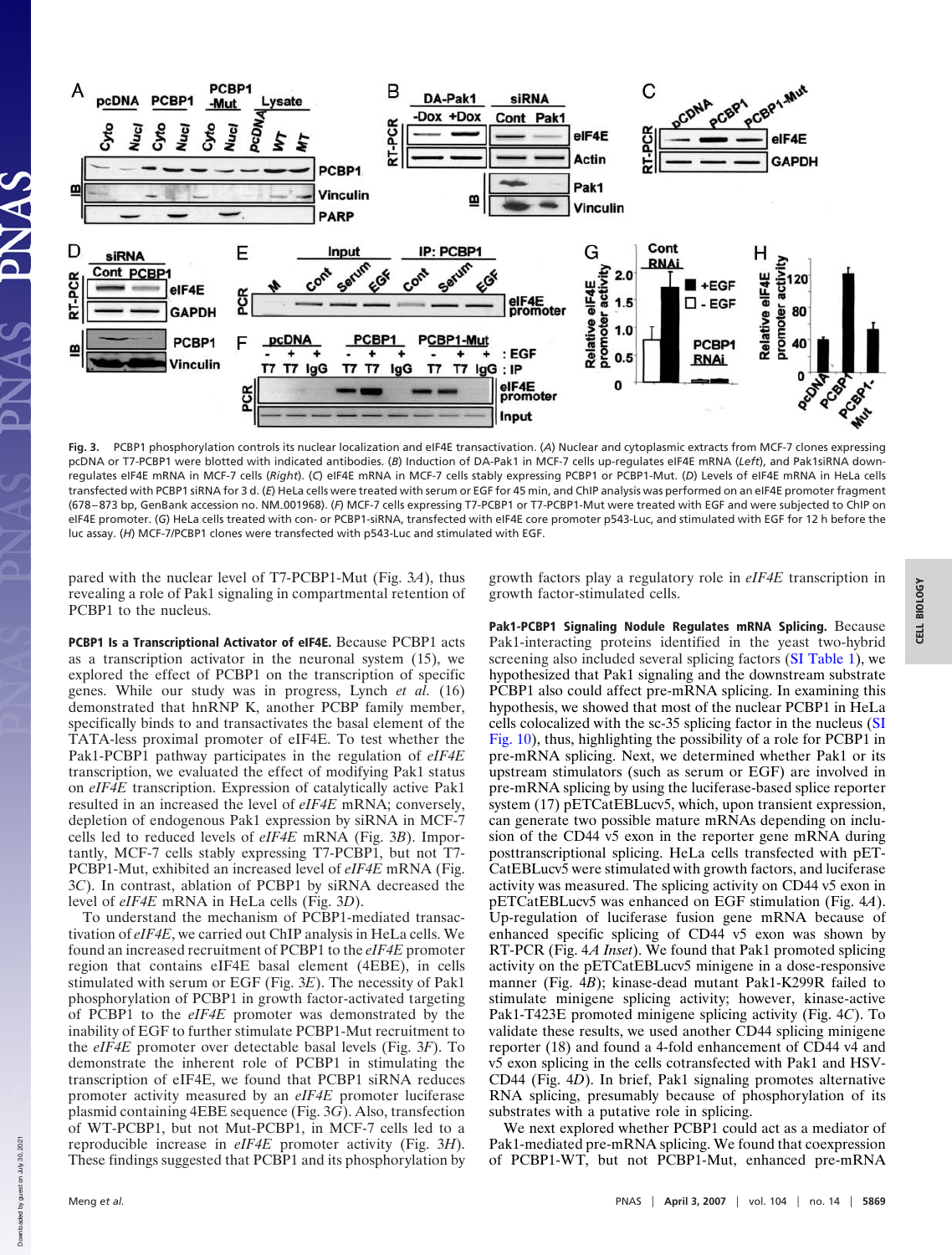

**Fig. 4.** Pak1 and PCBP1 regulate pre-mRNA splicing. (*A*) MCF-7 cells transfected with pETCatEBLucv5 were treated with serum or EGF for 16 h, and minigene transcripts and splicing activity was assayed. RT-PCR was performed to analyze splicing products. Lower band is the splicing product with CD44 v5 skipped, and the upper band is the product with v5 included. (*B*) MCF-7 cells were cotransfected with pETCatEBLucv5 and Pak1 plasmid, and luc activity was measured. (*C*) MCF-7 cells were transfected with indicated plasmids along with pETCatEBLucv5, and luc activity was measured. (*D*) HeLa cells were cotransfected with HSV-CD44 splicing minigene and Pak1 and were subjected to RT-PCR analysis of minigene transcripts. Splicing activity on this minigene was represented by the ratio of transcripts of included exons (bands a and b) to transcripts of both exons excluded (band c). (*E*) MCF-7 cells were cotransfected with pETCatEBLucv5 and different amounts of PCBP1-WT or PCBP1-Mut and were assayed for the luc activity. (*F*) MCF-7 cells were cotransfected with HSV-CD44 and PCBP1-WT or PCBP1-Mut plasmids and subjected to RNA isolation and RT-PCR analysis of minigene transcripts. (*G*) MCF-7 clones were transfected with pETCatEBLucv5 splicing minigene reporter, and luc activity was assayed. (*H*) HeLa cells cotransfected with PCBP1-siRNA with Pak1 or control plasmid and pETCatEBLucv5 minigene and assayed for the luc-activity. (/) HeLa extracts were immunoprecipitated with a Caper  $\alpha$  antibody (*Left*) or PCBP1 antibody (*Right*) and were followed by IB with indicated antibodies. (*J*) HeLa cells were treated with con or Caper  $\alpha$ -specific siRNA, cotransfected with pcDNA-PCPB1 and pETCatEBLucv5 splicing minigene, and luc activity was measured.

splicing-generated luciferase activity (Fig. 4*E*). Similar results were obtained when the HSV-CD44 minigene was used (Fig. 4*F*). Accordingly, there was a significant reduction in the splicing of the minigene in MCF-7/PCBP1-Mut clone as compared with MCF-7/PCBP1 clones (Fig. 4*G*). Further selective knockdown of PCBP1 in HeLa cells also prevented the ability of Pak1 to stimulate splicing activity on the pETCatEBLucv5 minigene (Fig. 4*H*). Together, these findings suggested a role for PCBP1 in the modulation of cellular pre-mRNA splicing.

Caper  $\alpha$  Is a Downstream Effector of PCBP1-Mediated PremRNA Splicing. Evidence does not exist for a direct role of PCBP1 in modifying the recruitment or assembly of spliceosome components to pre-mRNA splicing sites. Consequently, the splicing effect of PCBP1 that we discovered might be mediated indirectly by other splicing factors. Recently we found that an endogenous PCBP family protein (19) coimmunoprecipitates with a U2 snRNP auxiliary factor-related protein Caper- $\alpha$  implicated in splicing (20). Consequently, we explored whether PCBP1 interacts with Caper  $\alpha$ and whether this interaction contributes to the splicing-promoting activity of PCBP1. In this context, we found that endogenous

PCBP1 interacts with Caper  $\alpha$  in HeLa cells (Fig. 4*I*). We next showed that PCBP1 directly binds to Caper  $\alpha$  and uses its two binding regions, namely amino acids 56–91 (overlapping with the first KH domain) and 220–356 (full third KH domain) to interact with Caper  $\alpha$  (SI Fig. 11). Not surprisingly, PCBP1 binds to the C-terminal RNA recognition motif of Caper  $\alpha$  (SI Fig. 11). To demonstrate the significance of the interaction between PCBP1 and Caper  $\alpha$  in PCBP1-mediated pre-mRNA splicing in HeLa cells, we knocked down Caper  $\alpha$  and found a reduction in the RNA splicing-promoting activity of PCBP1 on the minigene (Fig. 4*J*). These observations demonstrated an inherent role of Caper  $\alpha$ , at least in-part, in the regulation of Pak1-PCBP1-mediated premRNA splicing activation.

In summary, we have defined a signal-dependent mechanism that engages multiple distinct, regulatable cellular molecules in the eukaryotic gene expression machinery in response to environmental growth signals. We propose a model that consists of three nodes (i.e., transcription, splicing, and translation), each one of which is efficiently modulated by PCBP1 (Fig. 5). Our findings suggest that growth factor signaling could simultaneously target various pools of PCBP1 to each of the three levels